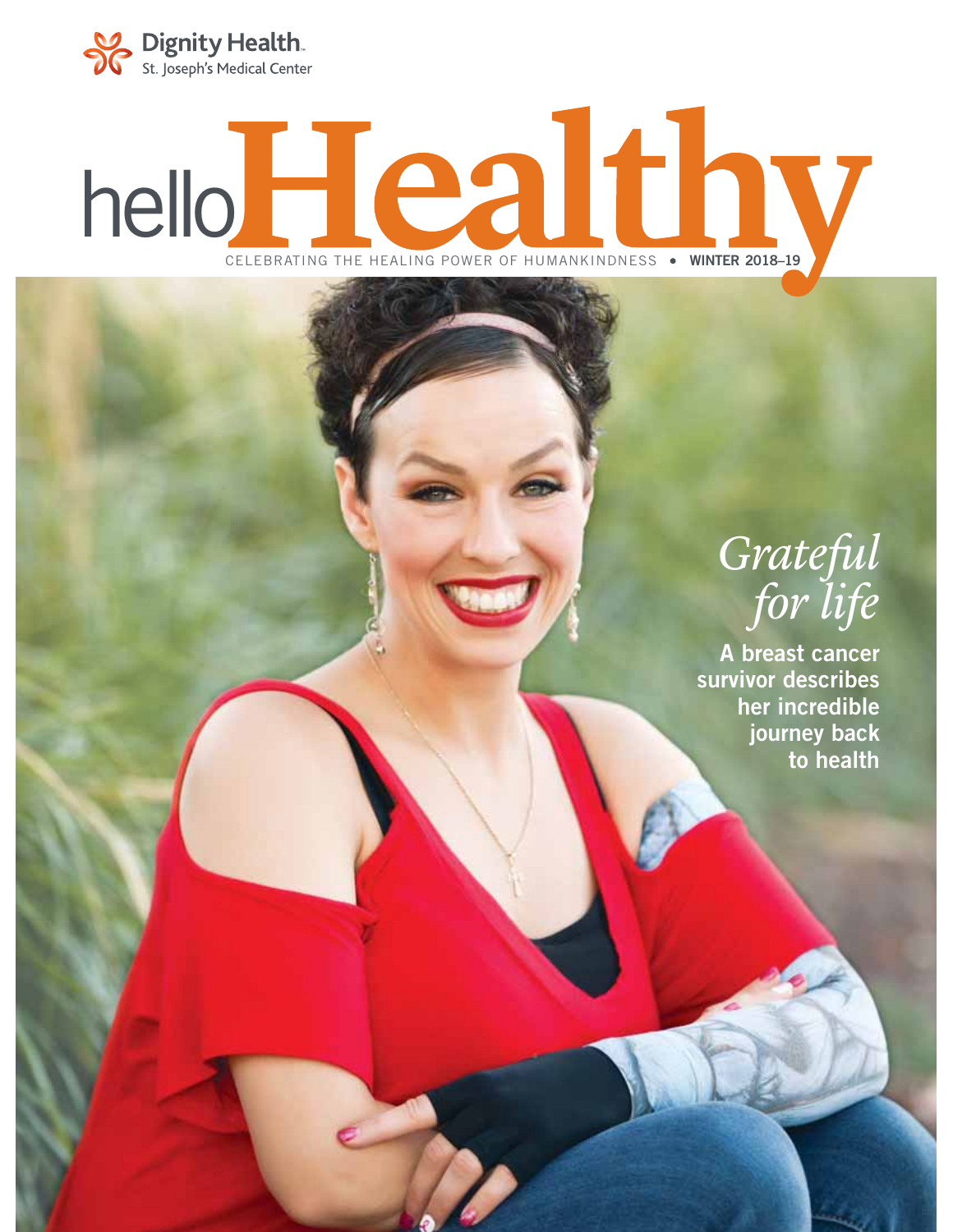# **Patient navigators**

### Guiding patients through difficult diagnoses

When faced with a diagnosis of a serious health condition, the journey ahead can seem full of uncertainty. That's why St. Joseph's Medical Center offers a free patient navigator service to help guide patients to resources to assist in their treatment and recovery.

Patient navigators specialize in providing patients and their loved ones with support and education regarding an array of health concerns, including cancer, heart conditions, stroke, joint pain, and diabetes.

"When a person first learns about a diagnosis or health condition from their doctor, they may not think about questions until they've left the doctor's office and had time to process their thoughts,"

says Jim Linderman, one of the patient navigators at St. Joseph's Cancer Institute. "Sometimes it's as simple as explaining terminology. No question is insignificant."

A new or chronic health condition can change a life in an instant. If you or a loved one ever encounters a tough diagnosis while traveling along this journey of life, know that a compassionate patient navigator is here to help.

### **Getting connected to a patient navigator is easy.**

Patients, caregivers, or anyone with questions can simply call **209.547.5700** to get in touch with a patient navigator.



### **You do the healing. We'll do the rest.**

Get help for your journey. Call a patient navigator at **209.547.5700** or visit **StJosephsCares.org/Navigator**.

### Hello humankindness<sup>®</sup>

We hope you enjoy this issue of HelloHealthy. Comments about this publication can be directed to the Marketing and Communications Department: DIGNITY HEALTH – St. Joseph's Medical Center SJMCinfo@DignityHealth.org or 209.467.6348 HelloHealthy is published by Dignity Health – St. Joseph's Medical Center

to provide general health information. It is not intended to provide personal medical advice, which should be obtained directly from a health care provider. Models may be used in photos and illustrations. 2018 © Coffey Communications, Inc. All rights reserved.



### **Be inspired**

Follow **@humankindness** on Twitter for more kindness inspiration from Dignity Health. Connect with us on Facebook at **facebook.com/ StJosephsStockton** for health tips, information about upcoming events, and an extra dose of inspiration.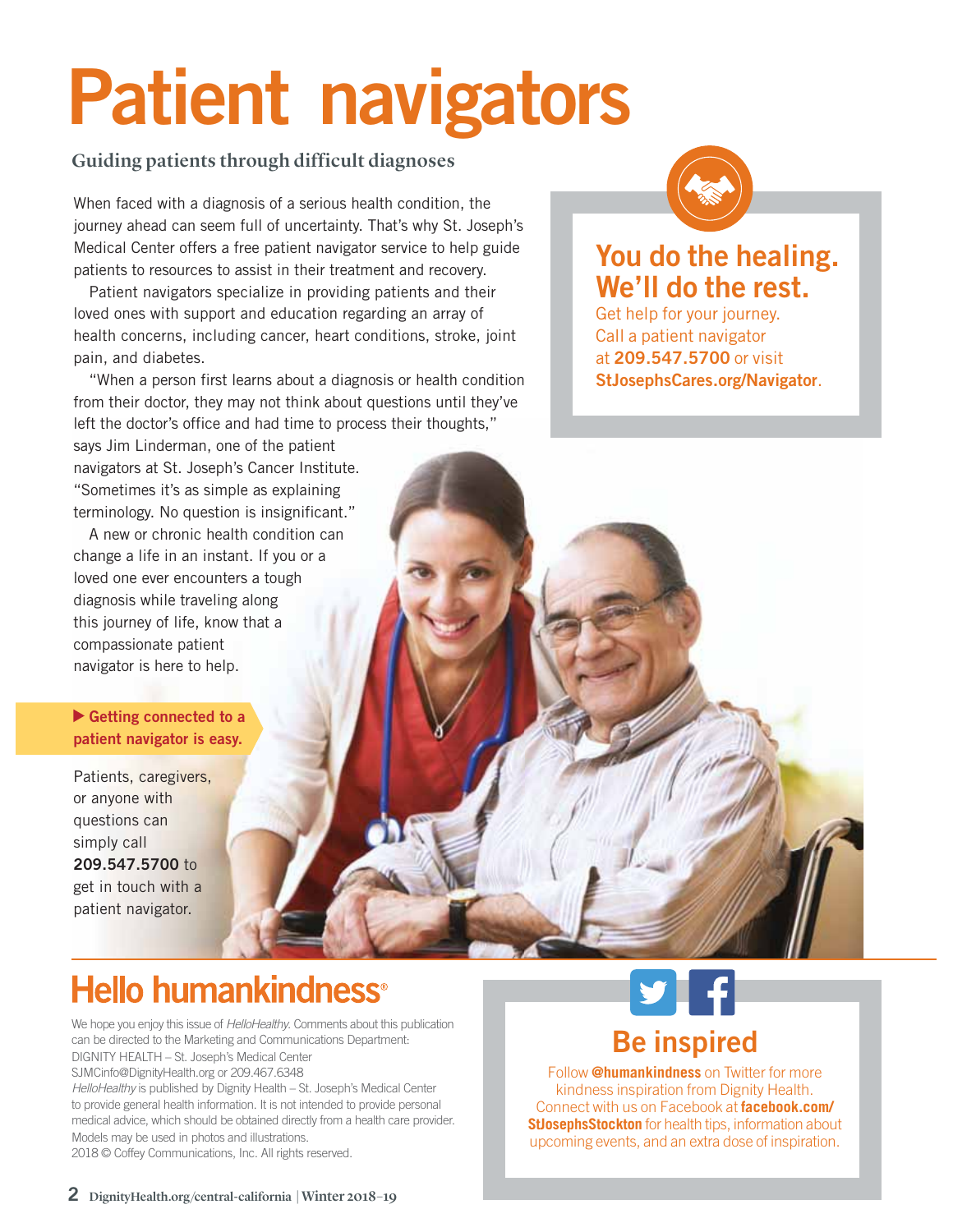# **Livin' the sweet life with diabetes**

With diabetes rates soaring in our community, St. Joseph's Medical Center is dedicated to providing individuals with the tools and skills needed to help prevent and manage diabetes. Diabetes is a chronic illness, and if left unmanaged, it can contribute to serious health complications.

St. Joseph's offers a full suite of diabetes education and support opportunities to help those with diabetes live well. If you or a loved one has diabetes, or has been diagnosed with prediabetes, we invite you to get involved with our diabetes education programs. They include informative workshops, peer-led support groups, clinical diabetes management services, and a dedicated exercise program specially designed for people with diabetes.



### **For more information**

on these and other diabetes classes and support groups, call St. Joseph's diabetes navigator at **209.944.8355** or visit **StJosephsCares.org/Diabetes**.

**CLICK /** 



### **Workshops, classes, support groups, and more**

#### **Sugar Fix Support Group**

Know what time it is? It's time for a sugar fix! St. Joseph's is proud to present the new Sugar Fix Support Group. When it comes to dealing with diabetes, "fixing" sugar is not as sweet as it sounds. That's why we offer support and education to help you keep your numbers in a healthy range. The new group meets monthly to encourage those with diabetes to take control of their health.

#### **Sweet Journey 101**

In addition to Sugar Fix, St. Joseph's has also launched the new Sweet Journey 101 workshop. This two-hour workshop is available twice monthly and offers tips and tools to better manage your health for a sweet life's journey. This workshop provides basic information about diabetes in a fun and interactive manner to inspire you to learn more about managing your health.

#### **Diabetes Exercise Class**

Exercise in a supervised, safe environment with an individualized program. Regular exercise has been shown to help control blood sugar as well as lower the risk of diabetes-related health complications such as heart disease and stroke.

### **Clinical Diabetes Management Program**

Our team of certified diabetes educators and specially trained pharmacists will work closely with you and your primary care physician to maximize the effectiveness of your treatment and pursue a healthier lifestyle.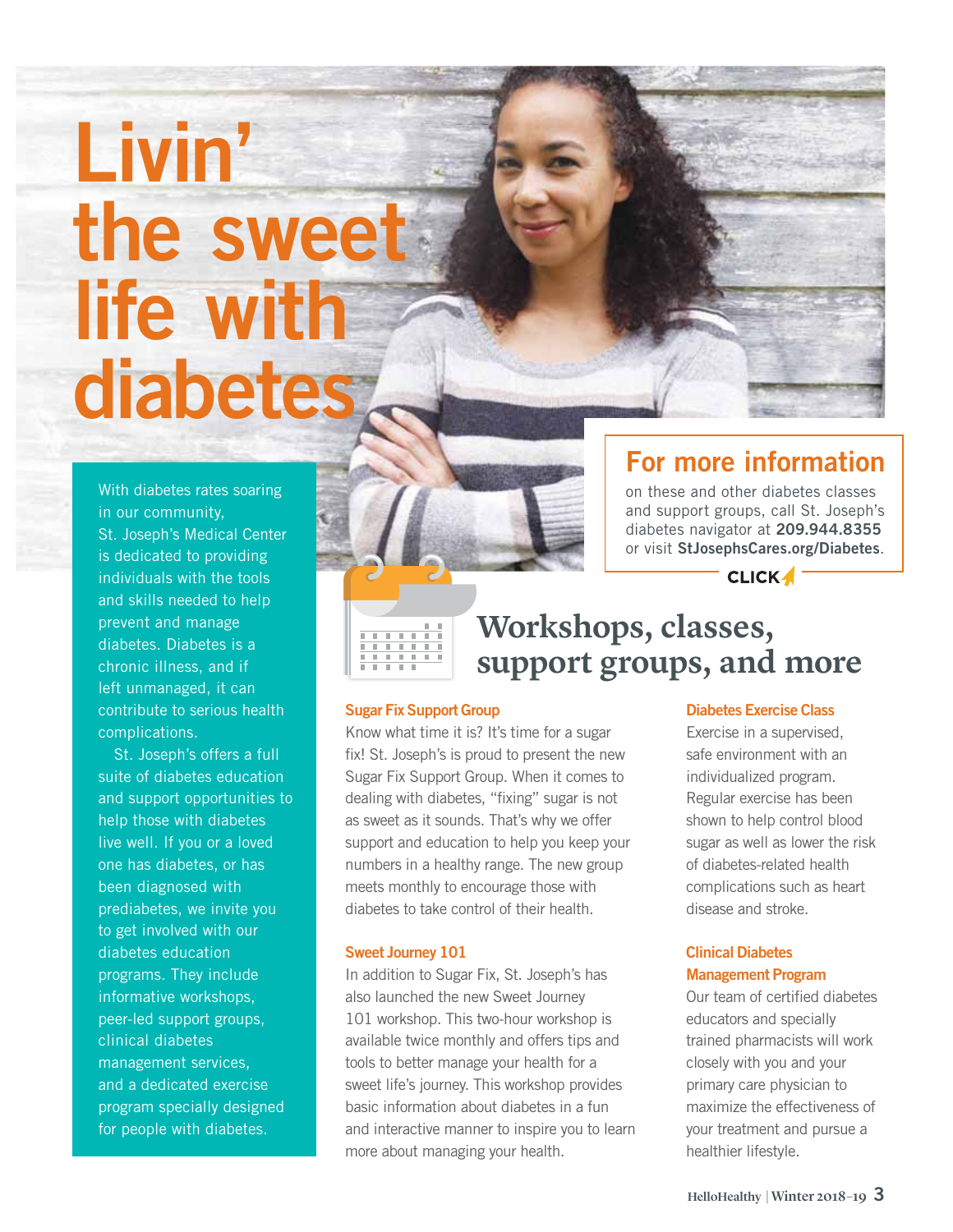## **Feeling 'good and alive again'**

Specialized heart valve surgery gets beloved volunteer back doing what she loves best

Wilma Romero, 93, has a big heart and a busy Monday schedule.

Every Monday for the past 24 years, she's worked alongside other members of Sewing Service, a volunteer group at St. Joseph's Medical Center. They make stuffed animals and other items for hospital patients, many of whom are children.

"It makes you feel good to know that the children love the little animals," Wilma says.

Wilma also does genealogy work on Mondays. It's an active life, so it helps that she's always felt healthy. Until Feb. 25, 2017, that is.

"I was sitting on a couch, and I just got so that I couldn't breathe," she recalls.

An ambulance rushed Wilma to St. Joseph's, where doctors discovered that, among other heart problems,

she had acute heart failure brought on by severe aortic stenosis. That's a condition in which a faulty heart valve doesn't open enough to let blood properly flow through. Without treatment, severe aortic stenosis can become life-threatening.

### **No open-heart surgery required**

After extensive testing, it was determined that Wilma would be a candidate for transcatheter aortic valve replacement (TAVR)—a newer minimally invasive treatment.

Unlike regular valve surgery, TAVR does not require a large chest incision (open-heart surgery). Instead, specialists at St. Joseph's insert a catheter into a small opening, usually in a leg artery, and deliver a new valve to the heart.

### **TAVR milestones at St. Joseph's**

**April 2016** TAVR program launches in a new hybrid cardiac suite.

**June 23, 2016** First two patients receive TAVR.

**Fall 2018** 100th patient undergoes TAVR.

After her TAVR procedure, Wilma Romero is **feeling good** and back to volunteering.

**4** DignityHealth.org/central-california | Winter 2018–19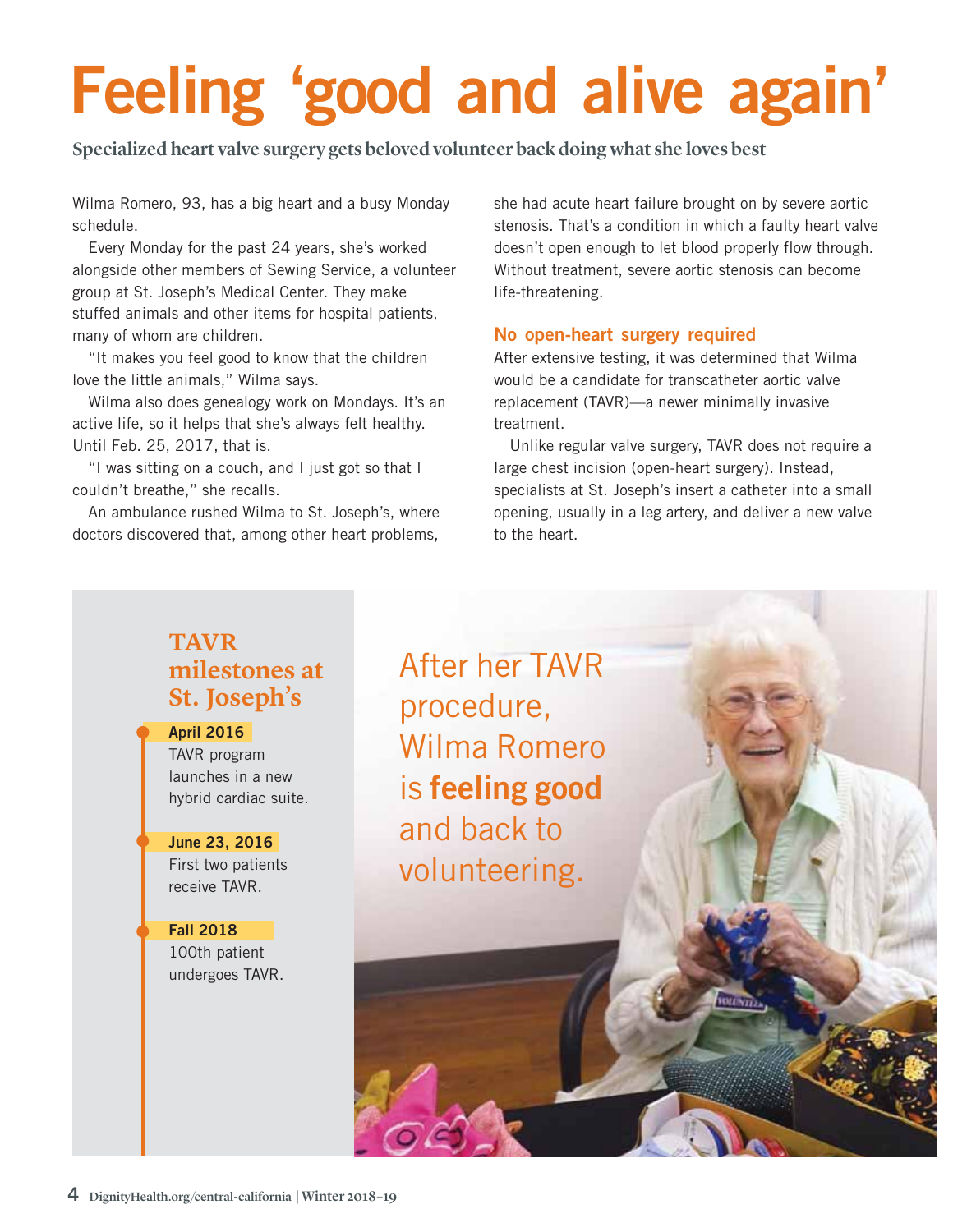Because it's less invasive than open-heart surgery, TAVR offers people who can't have a major operation because of their age or other health problems—a chance at a longer life.

"Our oldest patient so far was 97," says April Randall, RN, Valve Clinic coordinator and the cardiac patient navigator for St. Joseph's Heart & Vascular Institute. "She is going to celebrate her 100th birthday this year."

Patients also recover earlier with TAVR. Wilma went home just two days after her procedure. She felt so good that she tried to return to her volunteer duties the very next Monday—though she did agree to go home and rest until her doctor officially released her later that week.

"That's where I belonged on Mondays," Wilma explains.

#### **Expertise + humankindness**

The TAVR team at St. Joseph's is led by interventional cardiologists and cardiothoracic surgeons, physicians

with highly specialized skills and a commitment to their patients. Since the program began, they have undergone additional training so that they can perform more than one type of TAVR—allowing people with more complicated aortic valve replacements to receive treatment close to home.

The care is also individualized. The team takes the time to learn what matters to each TAVR candidate, many of whom return for a yearly TAVR reunion.

 "It's rewarding to see them go to family weddings and to be able to continue to do all the things they thought they were going to miss out on," Randall says.

And that includes Wilma. Thanks to her treatment, Wilma was able to continue her loving work at the hospital. After her TAVR procedure, Wilma says, she feels "good and alive again."

"It's a lot better than open-heart surgery," she says. "You don't have a long recovery time. That is what's neat about TAVR."

### **Warning signs of a heart valve problem**

Heart valve disease signs and symptoms may include:

- **Chest pain. Shortness of breath.**
- **Dizziness. Irregular heartbeat.**
- **Unusual tiredness.**

If you've been told that you have a heart valve problem, call our heart patient navigator at **209.547.5700** to ask if a referral to the valve clinic might be right for you.

### **Expert help**

The expert team at St. Joseph's Heart & Vascular Institute provides state-of-the-art care delivered with a personal touch. Read about our many services at **StJosephsCares.org/Heart**.

**CLICK** 



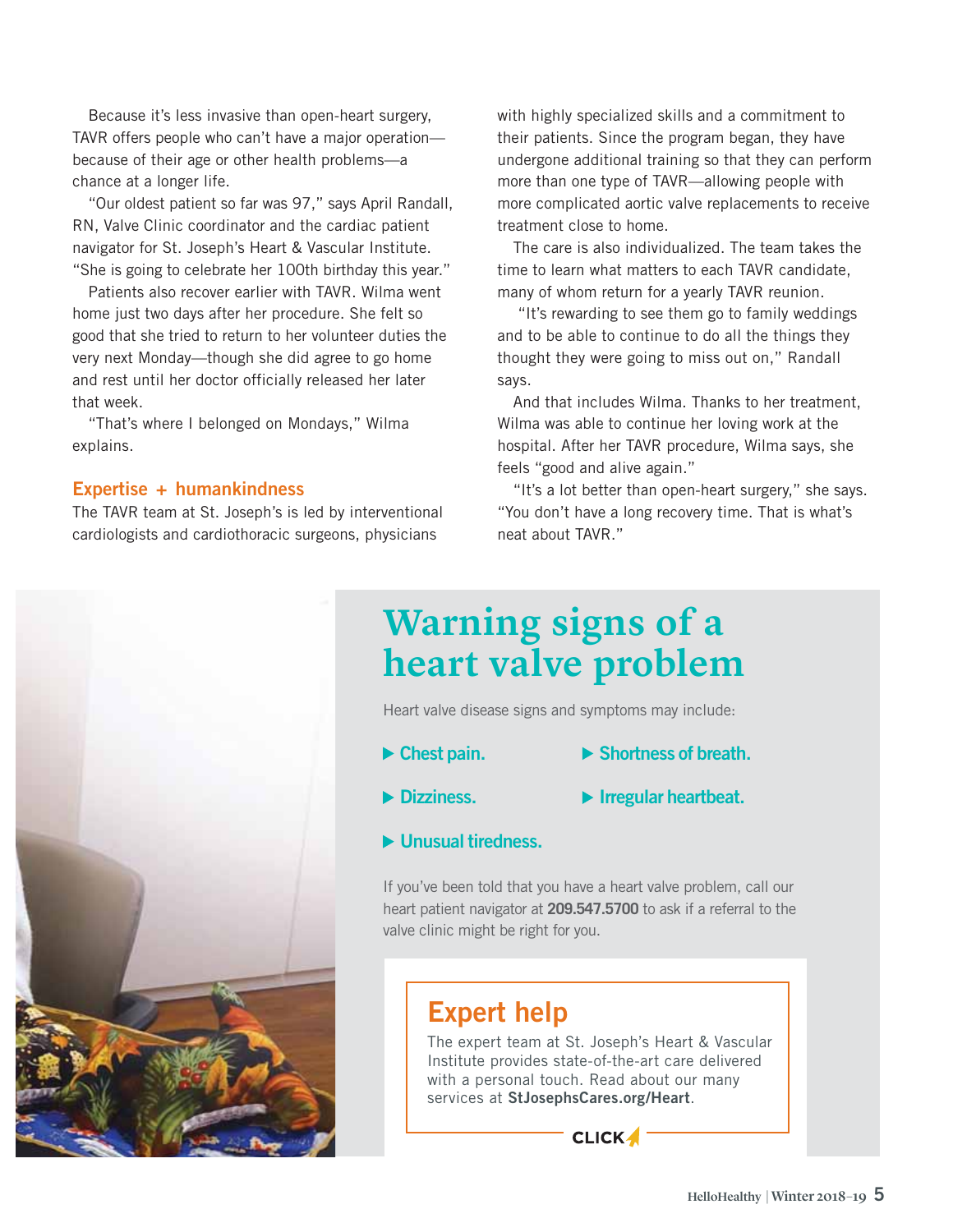

### **A terrifying diagnosis, an amazing recovery**

A breast cancer survivor feels blessed to have been treated at St. Joseph's

When Brandy Anderson talks about learning she had breast cancer, she uses words like "terrified" and "horrifying." She was only 31 and the single mother of two young boys.

But now, a year later and after undergoing surgery, chemotherapy, and 28 rounds of radiation, Brandy calls her diagnosis a blessing in disguise. She peppers her sentences with words like "gratitude" and "fantastic."

Part of that is due to the changes Brandy has made in her diet and lifestyle.

But no small part of her new perspective is thanks to the supportive care she's received at St. Joseph's Cancer Institute's Breast Center of Excellence.

"The staff kept me in a constant loop of communication to make sure all of my needs were met—not just as a patient but as a person," Brandy says. "I felt like they truly cared about me and my outcome."

### **A focus on the person**

"The patient comes first." Ask Jim Linderman and Charlene Smith about the philosophy at St. Joseph's Cancer Institute, and that's what they'll tell you (almost in unison). Linderman is the support coordinator at the Cancer Institute, and Smith is the director.

Being a Breast Center of Excellence means that everyone who's caring for a patient from the surgeon to the pathologist to the

oncologists—works as a team, Smith says.

"Here at the hospital we offer radiation therapy," she says. "We work closely with Stockton Hematology for chemotherapy. And we offer support services here at the Cancer Institute as well."

Those support services include:

- A breast cancer patient navigator who helps coordinate all aspects of care for the patient. lps<br>ient.<br>ces for
- An exercise program.
- Yoga and tai chi classes.
- Support groups.
- Treat-Meant for You, a day of luxury services at the University Plaza Waterfront Hotel.
- Wellness in the Woods, an annual retreat for families dealing with cancer.

Most of these services are free of charge and open to the community—not just patients at St. Joseph's.

The high-quality, comprehensive services available to breast cancer patients have twice earned St. Joseph's recognition by the National Accreditation Program for Breast Centers (NAPBC). The most recent NAPBC survey, in March of 2018, called the programs available at the Cancer Institute "a model for others," Smith notes.

"There are only 34 other Breast Centers of Excellence in the whole state of California," she Excellence in the whole state of California," s<br>says. "It takes a very strong team to earn this kind of recognition."

"The staff kept me in a constant loop of communication to make sure all of my needs were met—not just as a patient but as a person," Brandy says. "I felt like they truly cared about me and my outcome."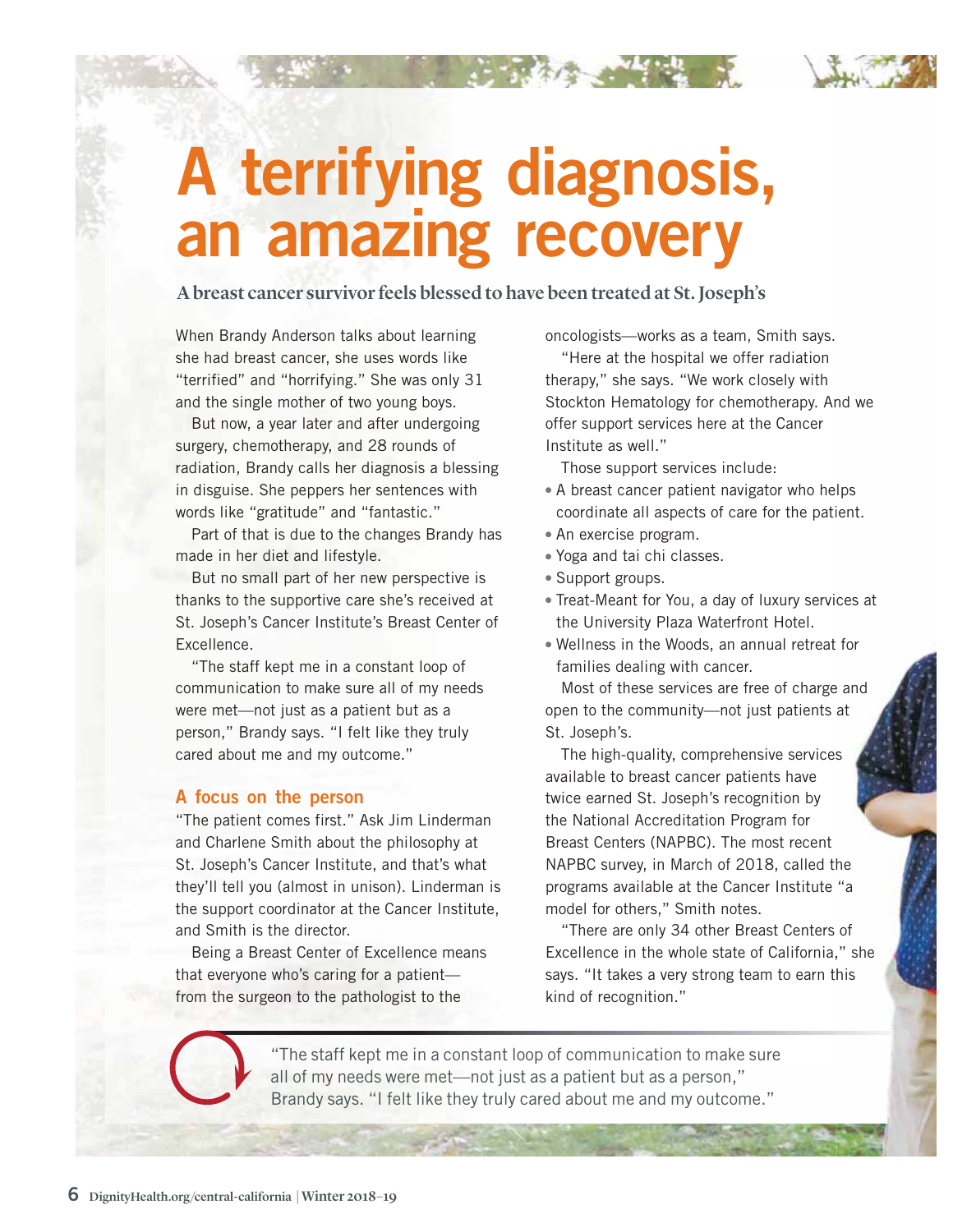### Blessings **& good people**

When Brandy came to St. Joseph's, staff connected her with Kriste—a woman who, 12 years ago, had been diagnosed with breast cancer when she was 31 and the mother of two young boys. Kriste showed Brandy what survivorship looked like.

Now, a year after her diagnosis, Brandy threw out the first pitch at the Stockton Ports' Pink Night. She recently took a family trip to Disneyland, paid for through donations. She's even developed a product she calls "Rad Oil," which she used to help prevent burning during her radiation treatments and offers to other women going through treatment. "It's just been an amazing, overwhelming amount of blessings and good people," Brandy says.

### **Here to help**

For more information about the services available to people with breast cancer, call the Cancer Institute's Navigator Line at **209.939.4526**.